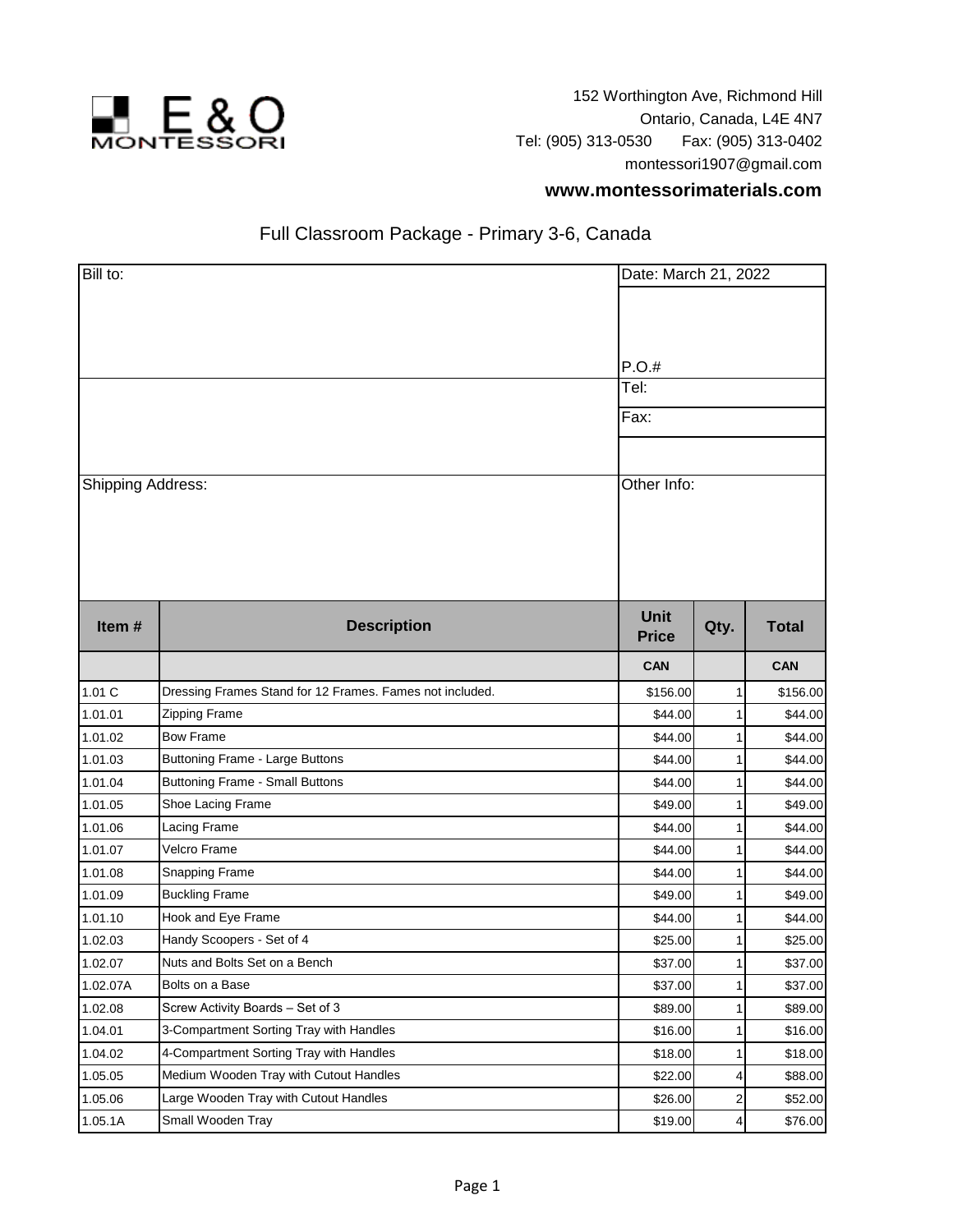| 1.05.2A  | Medium Wooden Tray                                          | \$22.00  | 2        | \$44.00  |
|----------|-------------------------------------------------------------|----------|----------|----------|
| 1.05.3A  | Large Wooden Tray                                           | \$24.00  | 2        | \$48.00  |
| 1.05.4A  | Small Wooden Tray with Cutout Handles                       | \$18.00  | $6 \mid$ | \$108.00 |
| 1.06.01  | <b>Blue Apron</b>                                           | \$19.00  | 1        | \$19.00  |
| 1.06.02  | Green Apron                                                 | \$19.00  | 1        | \$19.00  |
| 1.06.03  | Red Apron                                                   | \$19.00  | 1        | \$19.00  |
| 1.06.04  | <b>Yellow Apron</b>                                         | \$19.00  | 1        | \$19.00  |
| 1.06.10  | <b>Folding Activity Set</b>                                 | \$48.00  |          | \$48.00  |
| 1.06.15  | Sorting With Small Beads And Tongs                          | \$21.00  | 1        | \$21.00  |
| 1.06.16B | Birds in a Nest Sorting Set                                 | \$29.50  | 1        | \$29.50  |
| 1.06.17  | <b>Dropper Activities Set</b>                               | \$18.00  | 1        | \$18.00  |
| 1.06.17A | Color Mixing Activity Set                                   | \$24.00  | 1        | \$24.00  |
| 1.06.18  | Sorting with Small Beads                                    | \$14.00  | 1        | \$14.00  |
| 1.07.03B | Spooning Activities Set                                     | \$21.00  | 1        | \$21.00  |
| 1.07.04A | Pouring Water Activities with Two Small Clear Pitchers Set  | \$23.00  | 1        | \$23.00  |
| 1.07.04B | Pouring Water with Funnel                                   | \$22.00  | 1        | \$22.00  |
| 1.07.05  | Pouring Water Activities with Two Small Porcelain Creamers  | \$20.00  | 1        | \$20.00  |
| 1.07.05B | Pouring Water Activities with Two Handless Pitchers         | \$23.00  | 1        | \$23.00  |
| 1.07.06a | Pouring Set with Two Stainless Steel Creamers               | \$19.00  | 1        | \$19.00  |
| 1.07.07  | Broom with Wooden Handle                                    | \$14.00  | 1        | \$14.00  |
| 1.07.07A | Indoor Scrubber with Wooden Handle: Red, 65 x 16.5 x 5.5 cm | \$14.00  | 1        | \$14.00  |
| 1.07.07B | Outdoor Broom with Wooden Handle: Coarse Natural            | \$19.00  |          | \$19.00  |
| 1.07.07C | Wooden Cleaning Guide 30 x 15 x 9 cm                        | \$19.00  | 1        | \$19.00  |
| 1.07.08  | <b>Traditional Sweeping Set</b>                             | \$18.00  | 1        | \$18.00  |
| 1.07.09A | Mop with Wooden Handle                                      | \$9.00   | 1        | \$9.00   |
| 1.07.09B | <b>Straw Broom</b>                                          | \$9.50   | 1        | \$9.50   |
| 1.07.12  | <b>Practical Life Stand</b>                                 | \$79.00  |          | \$79.00  |
| 1.07.13  | Window Washing Set                                          | \$26.00  | 1        | \$26.00  |
| 1.07.13A | Egg Slicing Activity Set                                    | \$35.00  | 1        | \$35.00  |
| 1.07.13B | <b>Banana Slicing Activity</b>                              | \$29.00  | 1        | \$29.00  |
| 1.07.14A | Juice Squeezing Activity                                    | \$19.00  | 1        | \$19.00  |
| 1.07.15  | Plastic Cutting Board with Tray                             | \$5.00   | 1        | \$5.00   |
| 1.07.16C | Wooden Rolling Pin                                          | \$4.00   | 1        | \$4.00   |
| 1.07.26  | Mouth Model                                                 | \$32.00  | 1        | \$32.00  |
| 1.08.01  | Glue and Paste Wooden Set                                   | \$69.00  | 1        | \$69.00  |
| 1.08.02  | <b>Cutting Exercise Activity</b>                            | \$56.00  | 1        | \$56.00  |
| 1.09.02  | Wooden Washboard                                            | \$59.00  |          | \$59.00  |
| 1.09.04  | Cloth Washing Activity                                      | \$79.00  |          | \$79.00  |
| 1.09.05  | Hand Washing Activity                                       | \$49.00  |          | \$49.00  |
| 1.09.05A | <b>Hand Washing Table</b>                                   | \$370.00 | 1        | \$370.00 |
| 1.09.06  | Table Washing Activity                                      | \$42.00  | 1        | \$42.00  |
| 1.10.04A | <b>Clothesline Stand</b>                                    | \$92.00  | 1        | \$92.00  |
| 1.10.09  | Wooden Geo Board (Rubber Band Board)                        | \$39.00  | 1        | \$39.00  |
| 1.11.01  | Jumbo Wooden Button (8.5cm)                                 | \$15.00  | 1        | \$15.00  |
| 1.11.02  | <b>Braiding Board</b>                                       | \$24.00  | 1        | \$24.00  |
| 1.12.01  | Wooden Weaving Loom - Small                                 | \$17.00  | 1        | \$17.00  |
| 1.12.05  | Wooden Weaving Animals - Set of 3                           | \$18.00  | 1        | \$18.00  |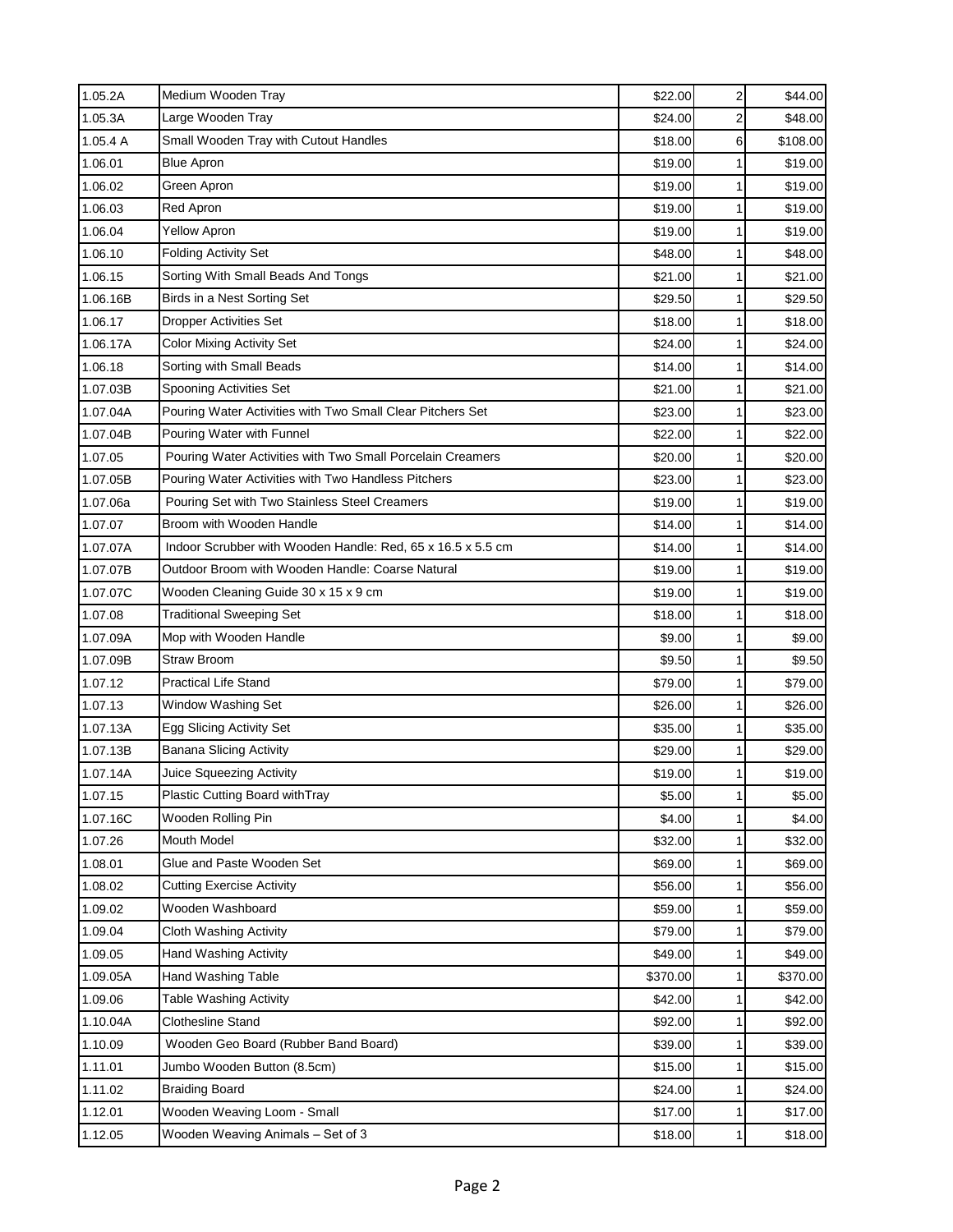| 1.14.04  | Hammer & Nail Set - Vehicles                      | \$42.00  | 1              | \$42.00  |
|----------|---------------------------------------------------|----------|----------------|----------|
| 1.20.05  | Gardening Tote with Tools and Metal Watering Can  | \$34.00  | 1              | \$34.00  |
| 2.01     | <b>Pink Tower</b>                                 | \$119.00 | 1              | \$119.00 |
| 2.01.02  | <b>Pink Tower Stand</b>                           | \$18.00  | 1              | \$18.00  |
| 2.01.03  | Pink Tower Paper                                  | \$8.00   | 1              | \$8.00   |
| 2.02     | Broad (Brown) Stair - Brown Lacquer               | \$249.00 | 1              | \$249.00 |
| 2.02.01  | <b>Brown Stairs Paper</b>                         | \$8.00   |                | \$8.00   |
| 2.03     | Red (Long) Rods                                   | \$108.00 | 1              | \$108.00 |
| 2.04.01b | Geometric Solids with Box & Bases                 | \$199.00 | 1              | \$199.00 |
| 2.04.02A | Geometric Cards for Geometric Solids with Tray    | \$19.00  | 1              | \$19.00  |
| 2.04.04  | Geometric Solids Copy Masters                     | \$17.00  | 1              | \$17.00  |
| 2.05.01  | Set of Knobless Cylinders                         | \$165.00 | 1              | \$165.00 |
| 2.06     | First Box of Colour Tablets - Plastic             | \$36.00  | 1              | \$36.00  |
| 2.07     | Second Box of Colour Tablets - Plastic            | \$79.00  | 1              | \$79.00  |
| 2.08     | Third Box of Colour Tablets - Plastic             | \$184.00 | 1              | \$184.00 |
| 2.08A    | <b>Colour Resemblance Sorting Task</b>            | \$124.00 | 1              | \$124.00 |
| 2.10     | Rough and Smooth Boards Set - Set of 3            | \$38.00  |                | \$38.00  |
| 2.11     | Rough Gradation Tablets - 5 Pairs                 | \$48.00  |                | \$48.00  |
| 2.12     | Fabric Box with Different Fabrics                 | \$44.00  | 1              | \$44.00  |
| 2.12A    | Second Fabric Box                                 | \$26.00  | 1              | \$26.00  |
| 2.13     | Baric Tablets - 3 Boxes                           | \$46.00  | 1              | \$46.00  |
| 2.14.01  | <b>Smelling Cylinders</b>                         | \$46.00  | 1              | \$46.00  |
| 2.14.02  | <b>Tasting Exercise</b>                           | \$34.00  | 1              | \$34.00  |
| 2.15.01  | Geometric Cabinet                                 | \$298.00 | 1              | \$298.00 |
| 2.15.02  | Geometric Form Cabinet with Cards                 | \$69.00  | 1              | \$69.00  |
| 2.15.03  | Geometric Cabinet Nomenclature Cards              | \$9.00   | 1              | \$9.00   |
| 2.16.01  | <b>Demonstration Tray</b>                         | \$48.00  |                | \$48.00  |
| 2.16.02A | Geometric Form Cards for the Demonstration Tray   | \$7.00   | 1              | \$7.00   |
| 2.16.04  | Geometric Cabinet Control Chart                   | \$7.00   | 1              | \$7.00   |
| 2.17     | Constructive Triangles                            | \$186.00 | 1              | \$186.00 |
| 2.18     | <b>Constructive Blue Triangles</b>                | \$24.00  | 1              | \$24.00  |
| 2.18.01  | Circles, Squares And Triangles                    | \$72.00  | 1              | \$72.00  |
| 2.19     | Sound Boxes                                       | \$69.00  | 1              | \$69.00  |
| 2.20     | Pressure Cylinders                                | \$53.00  | 1              | \$53.00  |
| 2.21     | <b>Thermic Tablets</b>                            | \$48.00  | 1              | \$48.00  |
| 2.22     | Thermic Bottles with Box                          | \$82.00  | 1              | \$82.00  |
| 2.23     | <b>Binomial Cube</b>                              | \$44.00  | 1              | \$44.00  |
| 2.24     | <b>Trinomial Cube</b>                             | \$73.00  | 1              | \$73.00  |
| 3.01     | Ten Metal Insets with Two Stands                  | \$138.00 | 1              | \$138.00 |
| 3.01.01  | Wooden Stand for Metal Insets                     | \$198.00 | 1              | \$198.00 |
| 3.01.02  | Metal Insets Tracing Tray                         | \$38.00  | 1              | \$38.00  |
| 3.02     | Holder for 3 Pencils                              | \$7.50   | 3              | \$22.50  |
| 3.03     | Paper Box                                         | \$19.00  | 1              | \$19.00  |
| 3.03A    | Inset Paper                                       | \$6.50   | $\overline{c}$ | \$13.00  |
| 3.04     | Set of 11 Pencil Holders                          | \$62.00  | 1              | \$62.00  |
| 3.04.01  | Detective Adjective Excercise                     | \$37.00  | 1              | \$37.00  |
| 3.05.02  | Sandpaper Letters - Cursive with Box - Lower Case | \$69.00  | 1              | \$69.00  |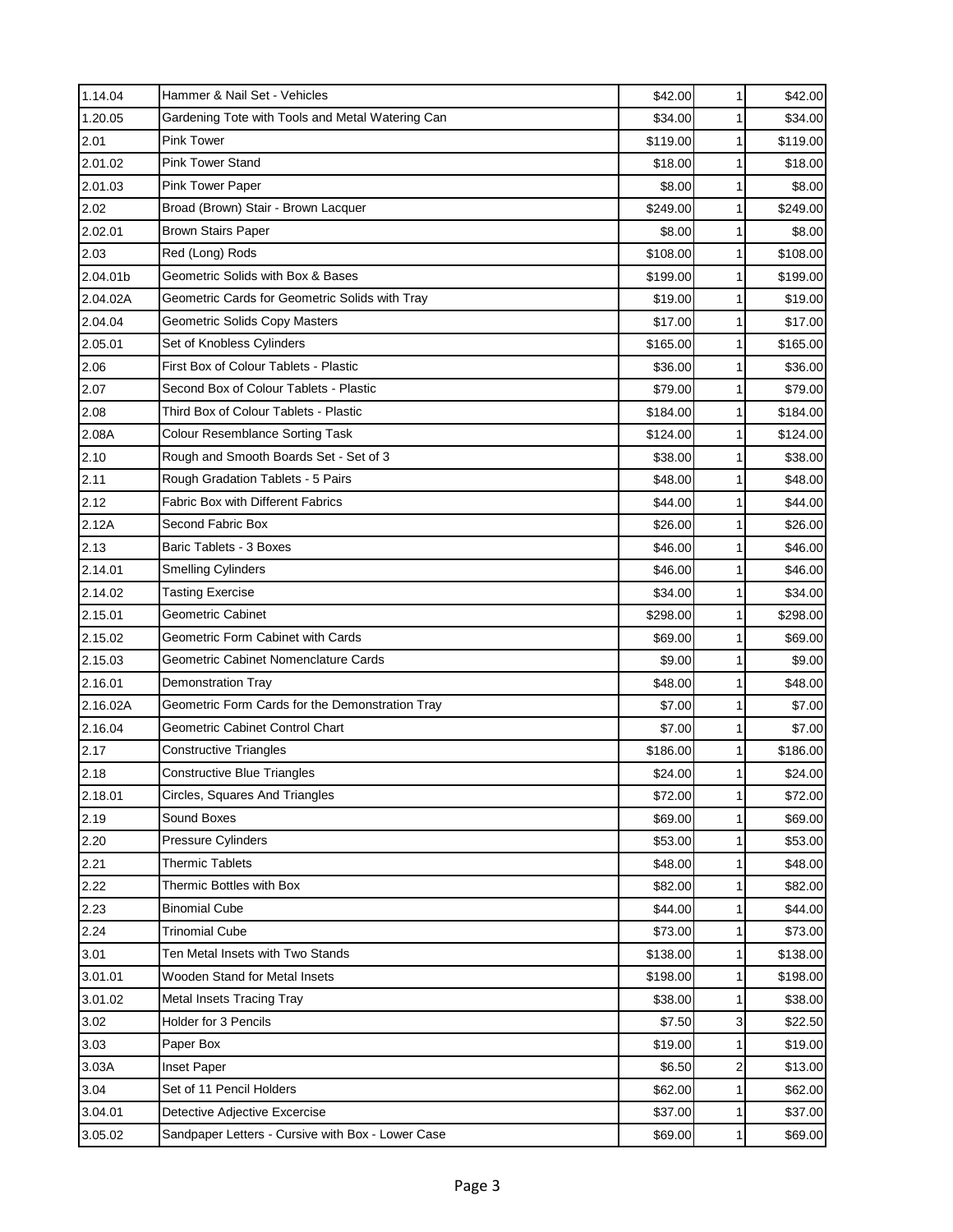| 3.05.06    | Lower Case Double Sandpaper Letters - Cursive with Box               | \$39.00  | 1 | \$39.00  |
|------------|----------------------------------------------------------------------|----------|---|----------|
| 3.05.07    | <b>Blank Greenboard</b>                                              | \$16.00  | 1 | \$16.00  |
| 3.05.08    | Greenboard with Lines and Squares                                    | \$17.00  | 2 | \$34.00  |
| 3.05.09    | Greenboard with Double Lines and Squares                             | \$17.00  | 1 | \$17.00  |
| 3.05.10    | Wooden Board                                                         | \$19.50  | 1 | \$19.50  |
| 3.05.14    | Letter Formation Sand Tray with Lid                                  | \$38.00  | 1 | \$38.00  |
| 3.05.16    | Alphabet Objects ( Initial Sounds)                                   | \$99.00  |   | \$99.00  |
| 3.06.02A   | Large Movable Alphabet, Cursive Red & Blue 5/10 Count With Box       | \$230.00 | 1 | \$230.00 |
| 3.06.03c   | Medium Movable Alphabet, Cursive Red & Blue with Box                 | \$152.00 |   | \$152.00 |
| 3.06.05    | Small Movable Alphabet - Cursive Red & Blue 5/10 Count With Box      | \$130.00 |   | \$130.00 |
| 3.06.18    | Printed Alphabet with Box. Blue, Cursive                             | \$169.00 | 1 | \$169.00 |
| 3.06.26A   | Grammar 3-D Symbols with Tray                                        | \$134.00 | 1 | \$134.00 |
| 3.06.25    | Noun and Verb Introduction Solids with Tray                          | \$19.50  |   | \$19.50  |
| 3.07.01    | Pink Picture Sheets (9) with Word Cards (54), laminated              | \$64.00  | 1 | \$64.00  |
| 3.07.2b    | Clear Plastic Boxes with Objects and Pink Word Cards                 | \$98.00  |   | \$98.00  |
| 3.07.3d    | Pink Picture Cards & Word Cards with Plastic Boxes                   | \$104.00 |   | \$104.00 |
| 3.08.01    | Blue Picture Sheets (9) with Word Cards (54), laminated              | \$64.00  |   | \$64.00  |
| 3.08.2b    | Clear Plastic Boxes with Objects and Blue Word Cards                 | \$67.00  |   | \$67.00  |
| 3.08.3d    | Blue Picture Cards & Word Cards with Plastic Boxes                   | \$104.00 | 1 | \$104.00 |
| 3.09.01d   | Green Picture Cards & Word Cards with Plastic Boxes                  | \$134.00 |   | \$134.00 |
| 3.09.03    | Green Phonogram Word List Cards                                      | \$76.00  | 1 | \$76.00  |
| 3.09.05.01 | Sound Sorting Picture Cards - Initial Consonants                     | \$54.00  | 1 | \$54.00  |
| 3.09.05.02 | Sound Sorting Picture Cards - Vowels                                 | \$54.00  | 1 | \$54.00  |
| 3.09.05.03 | Sound Sorting Picture Cards - Rhymes                                 | \$54.00  |   | \$54.00  |
| 3.09.05.04 | Sound Sorting Picture Cards - Final Consonant Sounds                 | \$54.00  |   | \$54.00  |
| 3.09.05.05 | Classified Vocabulary Picture Cards                                  | \$64.00  | 1 | \$64.00  |
| 3.09.05a   | Farm Game 1- Phonetic                                                | \$62.00  |   | \$62.00  |
| 3.09.05b   | Farm Game 2- with Adverb                                             | \$69.00  |   | \$69.00  |
| 3.09.06    | Primary Phonics Complete Storybook Set of 60 Books                   | \$320.00 |   | \$320.00 |
| 3.09.13    | Thinking About Mac & Tab - Complete Set of 6 Comprehension Workbooks | \$59.00  |   | \$59.00  |
| 3.09.20    | Primary Phonics - Set of 6 Workbooks                                 | \$89.00  |   | \$89.00  |
| 3.15.01    | Before and After                                                     | \$22.00  | 1 | \$22.00  |
| 3.16.01    | In, On, Under                                                        | \$59.00  | 1 | \$59.00  |
| 4.01.01    | Number Rods                                                          | \$126.00 |   | \$126.00 |
| 4.01.02    | <b>Numerals for Number Rods</b>                                      | \$22.00  | 1 | \$22.00  |
| 4.02       | Sandpaper Numbers with Box                                           | \$38.00  | 1 | \$38.00  |
| 4.03       | Spindle Boxes - the Whole Set                                        | \$92.00  |   | \$92.00  |
| 4.04       | Introduction to Decimal Quantity                                     | \$89.00  |   | \$89.00  |
| 4.06       | Introduction to the Decimal System                                   | \$149.00 |   | \$149.00 |
| 4.07       | Golden Bead Material - Plastic Cards, Individual Nylon Beads         | \$495.00 |   | \$495.00 |
| 4.07.03    | Large Plastic Number Cards with Box, 1-1000                          | \$25.00  |   | \$25.00  |
| 4.08       | Teen Boards and Tens Boards - The Whole Set                          | \$140.00 |   | \$140.00 |
| 4.08.03    | Teen Bead Hanger with Beads                                          | \$56.00  | 1 | \$56.00  |
| 4.08.04    | Hanger for Colour Bead Stairs                                        | \$38.00  | 1 | \$38.00  |
| 4.10       | Stamp Game                                                           | \$53.00  | 1 | \$53.00  |
| 4.11       | Hundred Board with Control Chart                                     | \$84.00  | 1 | \$84.00  |
| 4.12       | Pythagoras Board with Control Chart                                  | \$74.00  | 1 | \$74.00  |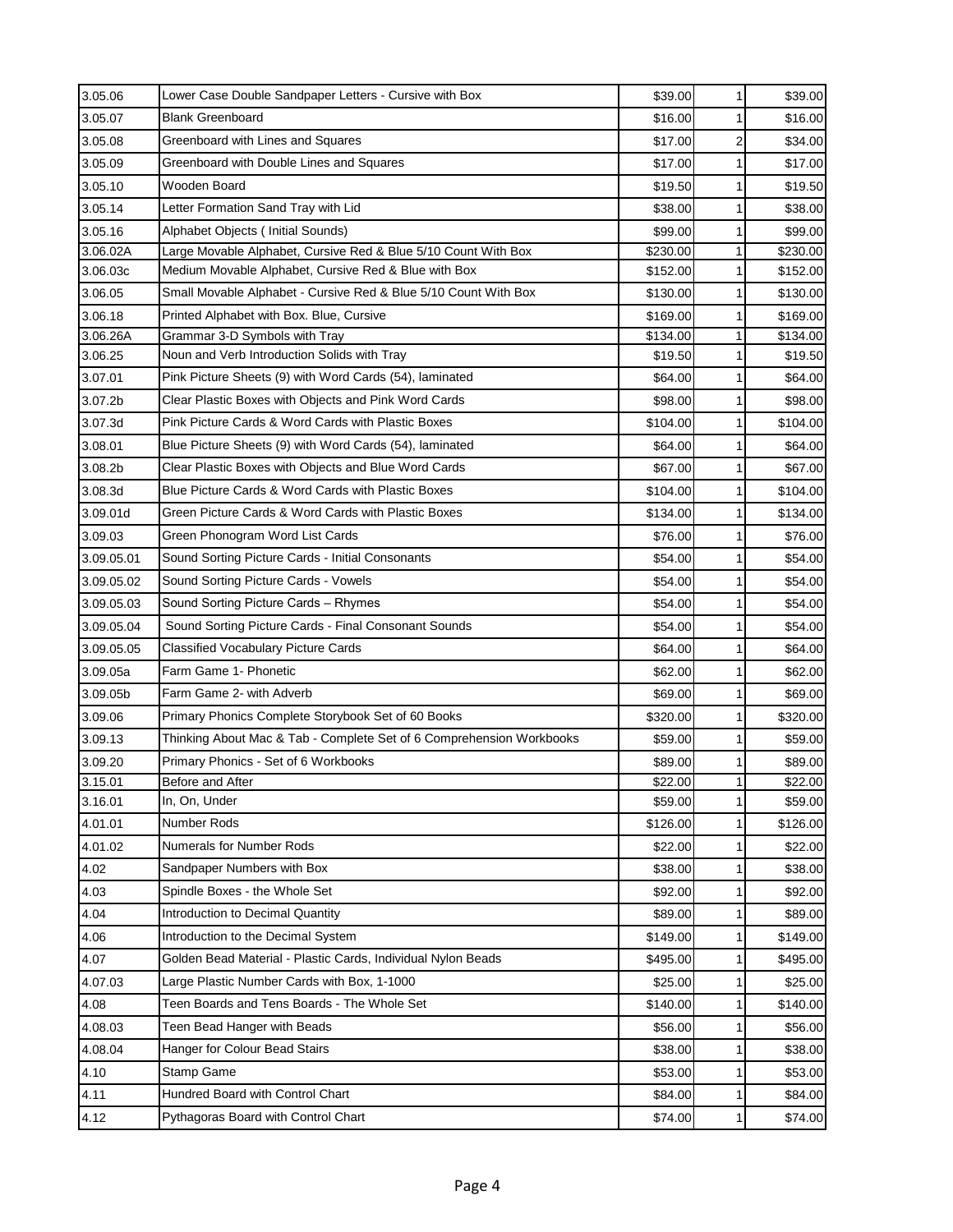| 4.13.01  | Complete Bead Material - Cubes, Squares, Chains                            | \$689.00 | 1 | \$689.00 |
|----------|----------------------------------------------------------------------------|----------|---|----------|
| 4.13.02  | Wooden Bead Material Cabinet                                               | \$430.00 | 1 | \$430.00 |
| 4.13.04  | Set of Arrows for Complete Bead Material with Boxes                        | \$134.00 |   | \$134.00 |
| 4.15     | Addition Snake Game                                                        | \$78.00  | 1 | \$78.00  |
| 4.16     | Addition Strip Board - Complete Set                                        | \$45.00  | 1 | \$45.00  |
| 4.17a    | Addition Working Charts with FRAME - Complete Set                          | \$99.00  | 1 | \$99.00  |
| 4.18     | Addition Equations and Sums Box                                            | \$47.00  |   | \$47.00  |
| 4.20     | <b>Subtraction Snake Game</b>                                              | \$99.00  | 1 | \$99.00  |
| 4.21     | Subtraction Strip Board - Complete Set                                     | \$52.00  | 1 | \$52.00  |
| 4.22a    | Subtraction Working Charts with FRAME - Complete Set                       | \$99.00  | 1 | \$99.00  |
| 4.23     | Subtraction Equations and Differences Box                                  | \$47.00  | 1 | \$47.00  |
| 4.25     | <b>Multiplication Board Set</b>                                            | \$39.00  | 1 | \$39.00  |
| 4.26a    | Multiplication Working Charts with FRAME - Complete Set                    | \$112.00 |   | \$112.00 |
| 4.27     | Box of Multiplication Equations and Products                               | \$47.00  | 1 | \$47.00  |
| 4.29     | <b>Unit Division Board</b>                                                 | \$39.00  | 1 | \$39.00  |
| 4.30a    | Division Working Charts with FRAME - Complete Set                          | \$99.00  | 1 | \$99.00  |
| 4.31     | Division Equations and Dividends Box                                       | \$47.00  |   | \$47.00  |
| 4.33     | Small Bead Frame                                                           | \$34.00  |   | \$34.00  |
| 4.33.01  | Paper for Small Bead Frame                                                 | \$9.00   | 1 | \$9.00   |
| 4.34     | Large Bead Frame                                                           | \$42.00  | 1 | \$42.00  |
| 4.34.01  | Paper for Large Bead Frame                                                 | \$12.00  | 1 | \$12.00  |
| 4.37     | Decanomial Bead Bar Box                                                    | \$249.00 |   | \$249.00 |
| 4.38     | Table of Pythagoras (Decanomial Squares)                                   | \$89.00  | 1 | \$89.00  |
| 4.39     | <b>Numerals and Counters</b>                                               | \$28.00  | 1 | \$28.00  |
| 4.40     | Small Number Rods                                                          | \$57.00  | 1 | \$57.00  |
| 4.41     | Golden Bead Chains of 100 and 1000 with Wall Frame                         | \$94.00  | 1 | \$94.00  |
| 4.41.01  | Printed Arrows for 100/1000 Bead Chains with Boxes                         | \$32.00  |   | \$32.00  |
| 4.41.02  | Hundred Chain Mat                                                          | \$11.00  | 1 | \$11.00  |
| 4.41.03  | Thousand Chain Mat                                                         | \$59.00  | 1 | \$59.00  |
| 4.42     | Short Bead Chains & Squares with Wall Frame                                | \$86.00  | 1 | \$86.00  |
| 4.42.01  | Printed Arrows for Short Bead Chains with 10 Boxes                         | \$58.00  | 1 | \$58.00  |
| 4.44     | Large Fraction Skittles with Stand                                         | \$92.00  | 1 | \$92.00  |
| 4.44.01  | Cards for Large Fraction Skittles with Box                                 | \$22.00  |   | \$22.00  |
| 4.45     | Fraction Circles with Two Stands                                           | \$185.00 | 1 | \$185.00 |
| 4.48     | Cut-Out Labeled Fraction Circles with Box                                  | \$110.00 | 1 | \$110.00 |
| 4.61     | Number Puzzle                                                              | \$32.00  | 1 | \$32.00  |
| 5.01.03  | Botany Cabinet with 18 Insets                                              | \$239.00 |   | \$239.00 |
| 5.01.04  | Leaf Cards Cabinet with Cards for 5.01.3                                   | \$38.00  |   | \$38.00  |
| 5.01.06  | <b>Botany Cabinet Control Chart</b>                                        | \$8.00   |   | \$8.00   |
| 5.02.06  | <b>Botany Puzzle Activity Set</b>                                          | \$46.00  | 1 | \$46.00  |
| 5.02.07A | Seed Puzzle                                                                | \$15.00  | 1 | \$15.00  |
| 5.02.09  | Botany Puzzle Cabinet with 3 Puzzles                                       | \$78.00  | 1 | \$78.00  |
| 5.02.09A | Root Puzzle                                                                | \$15.00  | 1 | \$15.00  |
| 5.03.10  | Animal Puzzle Activity Set                                                 | \$46.00  | 1 | \$46.00  |
| 5.03.11  | Animal Puzzle Cabinet with 5 Puzzles (Horse, Fish, Turtle, Bird, and Frog) | \$109.00 | 1 | \$109.00 |
| 5.03.12  | Insect Puzzle Cabinet with 5 Puzzles                                       | \$109.00 | 1 | \$109.00 |
| 5.03.14  | Penguin Puzzle                                                             | \$15.00  | 1 | \$15.00  |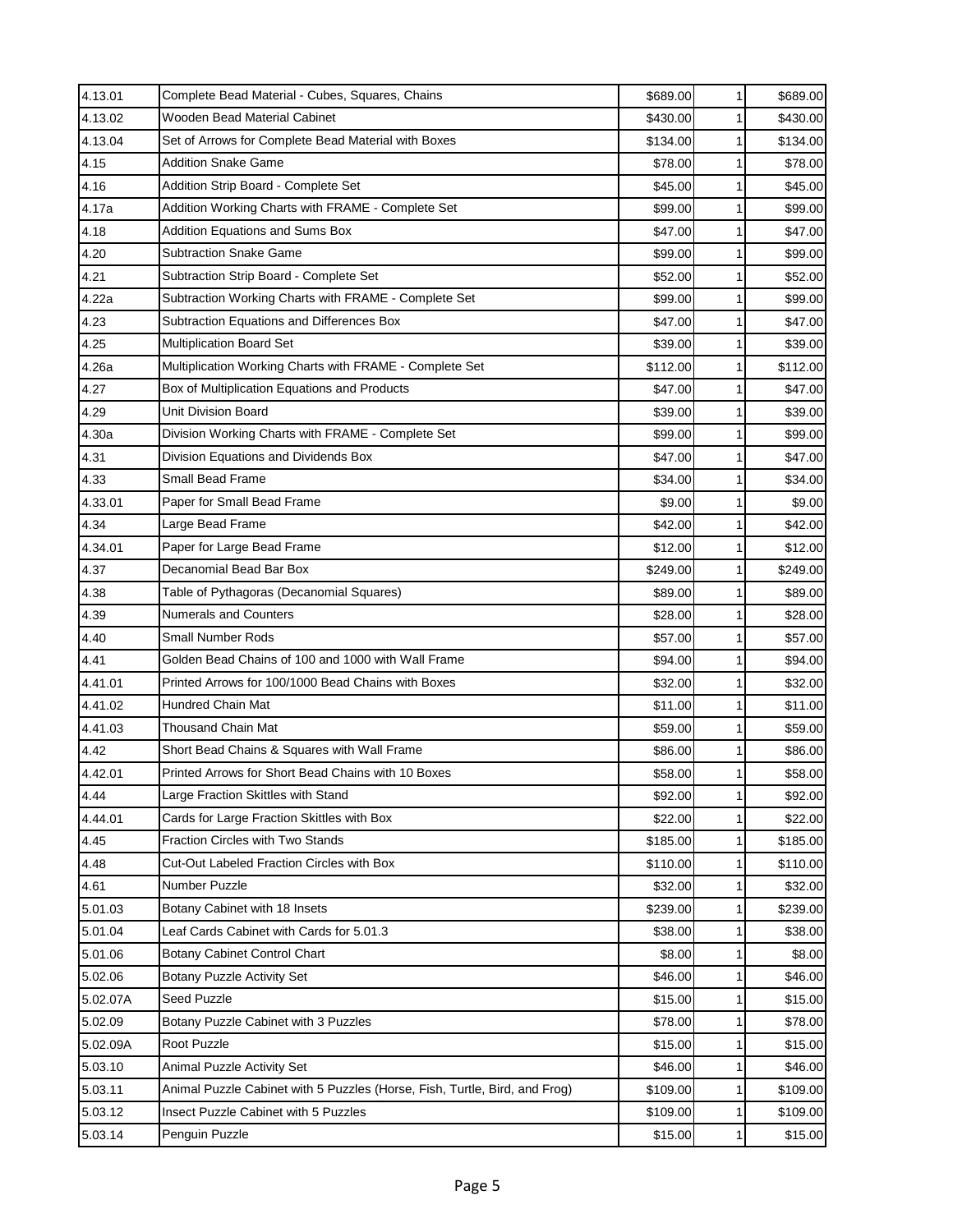| 5.03.15  | Ladybug Puzzle                                        | \$15.00  | 1 | \$15.00  |
|----------|-------------------------------------------------------|----------|---|----------|
| 5.04.02  | How Insects See Kit                                   | \$12.00  | 1 | \$12.00  |
| 5.10.01A | Monarch Butterfly Life Cycle Activity Set             | \$34.00  |   | \$34.00  |
| 5.10.02A | Frog Life Cycle Activity Set                          | \$34.00  | 1 | \$34.00  |
| 5.10.03A | Green Sea Turtle Life Cycle Activity Set              | \$34.00  | 1 | \$34.00  |
| 5.10.04  | Life Cycle of a Honey Bee - 4 Realistic Models        | \$12.00  | 1 | \$12.00  |
| 5.10.05  | Life Cycle of a Green Bean Plant - 4 Realistic Models | \$12.00  | 1 | \$12.00  |
| 5.10.06A | Chicken Life Cycle Activity Set                       | \$34.00  |   | \$34.00  |
| 5.10.07A | Ladybug Life Cycle Activity Set                       | \$34.00  | 1 | \$34.00  |
| 5.10.09A | Ant Life Cycle Activity Set                           | \$34.00  | 1 | \$34.00  |
| 5.10.10  | Life Cycle of a Stag Beetle - 4 Realistic Models      | \$12.00  | 1 | \$12.00  |
| 5.10.11  | Life Cycle of a Mosquito - 4 Realistic Models         | \$12.00  | 1 | \$12.00  |
| 5.10.12  | Life Cycle of a Spider                                | \$12.00  | 1 | \$12.00  |
| 5.10.14  | Life Cycle Of A Salmon                                | \$12.00  | 1 | \$12.00  |
| 5.13     | Growth and Layer Puzzle - Chicken                     | \$18.00  | 1 | \$18.00  |
| 5.14     | Growth and Layer Puzzle - Frog                        | \$18.00  | 1 | \$18.00  |
| 5.15     | Growth and Layer Puzzle - Butterfly                   | \$18.00  | 1 | \$18.00  |
| 5.16     | Growth and Layer Puzzle -Sunflower                    | \$18.00  | 1 | \$18.00  |
| 5.18     | Growth and Layer Puzzle - Man                         | \$18.00  | 1 | \$18.00  |
| 5.19     | Growth and Layer Puzzle - Woman                       | \$18.00  | 1 | \$18.00  |
| 6.00 A   | Globe of Land & Water                                 | \$75.00  | 1 | \$75.00  |
| 6.00.01  | Land Form Cards                                       | \$39.00  |   | \$39.00  |
| 6.00.02  | Land & Water Form Trays - Set 1 & 2                   | \$104.00 |   | \$104.00 |
| 6.00.03  | Land & Water Form Cards for Set 1 & 2 with Box        | \$37.00  | 1 | \$37.00  |
| 6.00C    | Globe of the Continents                               | \$75.00  | 1 | \$75.00  |
| 6.01     | World Puzzle Map                                      | \$60.00  | 1 | \$60.00  |
| 6.01.01  | World Control Map - Labeled                           | \$12.00  | 1 | \$12.00  |
| 6.01.02  | World Control Map - Unlabeled                         | \$12.00  | 1 | \$12.00  |
| 6.01.03  | Animals of the World–First Presentation               | \$98.00  | 1 | \$98.00  |
| 11.01    | Continents - Set of 7 Books                           | \$99.00  | 1 | \$99.00  |
| 6.03     | Europe Puzzle Map                                     | \$60.00  | 1 | \$60.00  |
| 6.03.01  | Europe Control Map - Labeled                          | \$12.00  | 1 | \$12.00  |
| 6.03.02  | Europe Control Map - Unlabeled                        | \$12.00  |   | \$12.00  |
| 6.04     | North America Puzzle Map                              | \$60.00  |   | \$60.00  |
| 6.04.01  | North America Control Map - Labeled                   | \$12.00  | 1 | \$12.00  |
| 6.04.02  | North America Control Map - Unlabeled                 | \$12.00  | 1 | \$12.00  |
| 6.05     | South America Puzzle Map                              | \$60.00  | 1 | \$60.00  |
| 6.05.01  | South America Control Map - Labeled                   | \$12.00  | 1 | \$12.00  |
| 6.05.02  | South America Control Map - Unlabeled                 | \$12.00  |   | \$12.00  |
| 6.06     | Africa Puzzle Map                                     | \$60.00  | 1 | \$60.00  |
| 6.06.01  | Africa Control Map - Labeled                          | \$12.00  | 1 | \$12.00  |
| 6.06.02  | Africa Control Map - Unlabeled                        | \$12.00  | 1 | \$12.00  |
| 6.07     | Asia Puzzle Map                                       | \$60.00  |   | \$60.00  |
| 6.07.1   | Asia Control Map - Labeled                            | \$12.00  | 1 | \$12.00  |
| 6.07.02  | Asia Control Map - Unlabeled                          | \$12.00  | 1 | \$12.00  |
| 6.08     | Australia Puzzle Map                                  | \$60.00  | 1 | \$60.00  |
| 6.08.1   | Australia Control Map - Labeled                       | \$12.00  | 1 | \$12.00  |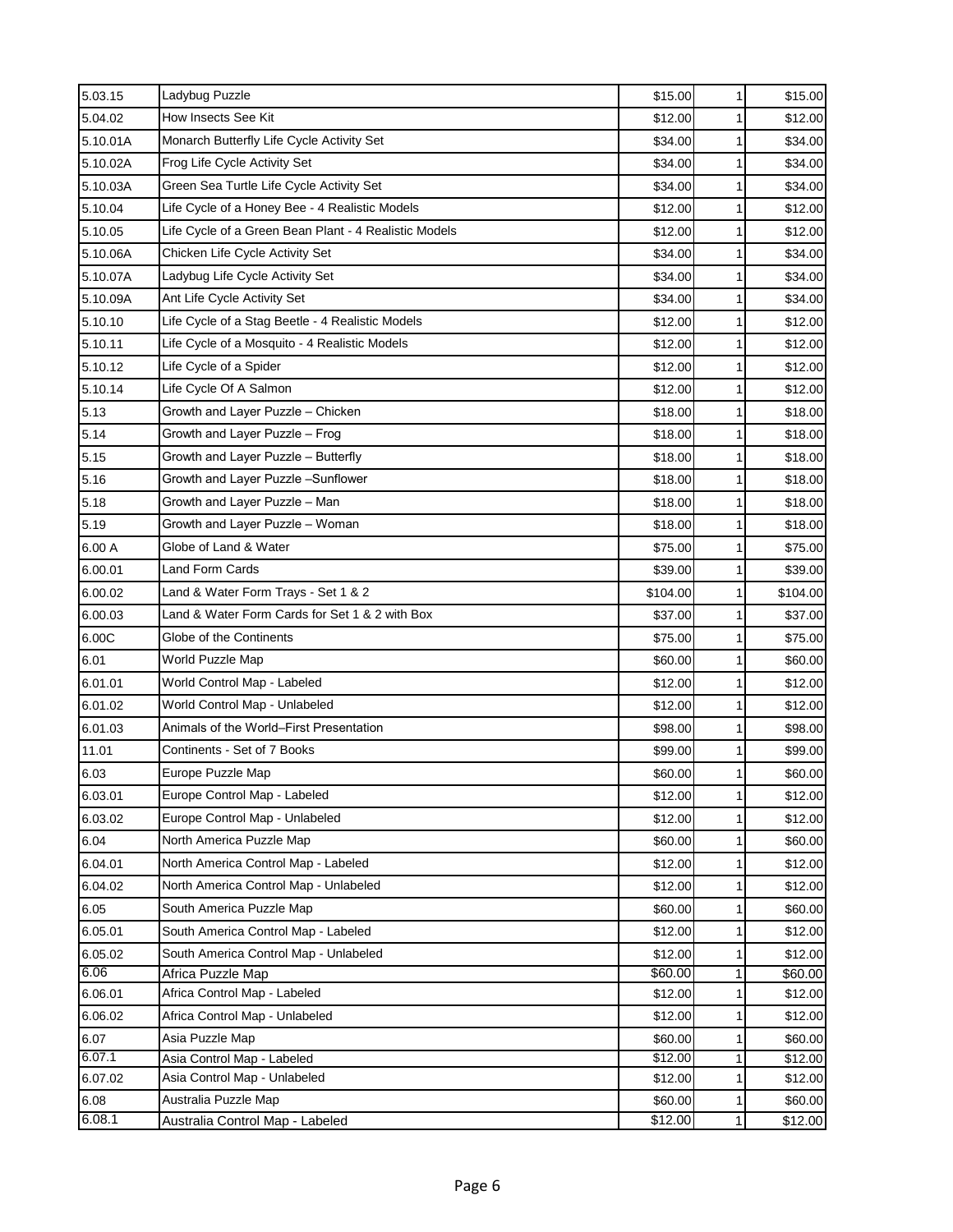| 6.08.02  | Australia Control Map - Unlabeled                  | \$12.00  | 1 | \$12.00  |
|----------|----------------------------------------------------|----------|---|----------|
| 6.09     | Canada Puzzle Map                                  | \$60.00  | 1 | \$60.00  |
| 6.09.1   | Canada Control Map - Labeled                       | \$12.00  | 1 | \$12.00  |
| 6.09.02  | Canada Control Map - Unlabeled                     | \$12.00  | 1 | \$12.00  |
| 6.11     | Puzzle Map of the Oceans                           | \$60.00  |   | \$60.00  |
| 6.12     | Seven Continents Puzzle Map - Peace on Earth       | \$104.00 |   | \$104.00 |
| 6.20.01  | Puzzle Map Cabinet for 8 Maps                      | \$210.00 | 1 | \$210.00 |
| 6.21.01  | Flags of the World                                 | \$89.00  | 1 | \$89.00  |
| 6.26.01  | Clock with Movable Hands                           | \$96.00  |   | \$96.00  |
| 6.26.02  | Clock Cards with 2 Boxes                           | \$32.00  | 1 | \$32.00  |
| 6.27     | Magnetic Summary Calendar                          | \$37.00  |   | \$37.00  |
| 6.29     | Children of the World Floor Puzzle                 | \$19.00  | 1 | \$19.00  |
| 6.34A    | Roman Arch                                         | \$96.00  |   | \$96.00  |
| 6.49.01  | Classified Cards, World Landmarks                  | \$7.00   |   | \$7.00   |
| 6.49.02  | Classified Cards, Land and Water Formations 2      | \$7.00   | 1 | \$7.00   |
| 6.49.04  | <b>Classified Cards, Planets</b>                   | \$7.00   |   | \$7.00   |
| 6.49.03  | Classified Cards, Weather and Natural Disasters    | \$7.00   | 1 | \$7.00   |
| 6.50     | Animals of the World - the Whole Set               | \$280.00 | 1 | \$280.00 |
| 6.51     | Animal Habitats - The Whole Set                    | \$130.00 | 1 | \$130.00 |
| 11.12    | Life Cycles - Set of 6 Books                       | \$18.00  |   | \$18.00  |
| 11.14    | Animal Groups - Set of 6 Books                     | \$18.00  | 1 | \$18.00  |
| 6.51.11  | Predators                                          | \$28.00  | 1 | \$28.00  |
| 6.51.10  | Living in the Arctic                               | \$22.00  | 1 | \$22.00  |
| 6.52.01  | Land, Air & Water Transportation                   | \$69.00  |   | \$69.00  |
| 6.52.02  | Land, Air & Water Animals                          | \$69.00  |   | \$69.00  |
| 6.52.03  | Land & Water Form Objects                          | \$22.00  | 1 | \$22.00  |
| 6.53a    | Living / Non-living Classification                 | \$39.00  | 1 | \$39.00  |
| 6.53.01  | Vertebrate and Invertebrate                        | \$59.00  | 1 | \$59.00  |
| 6.53.02  | <b>Five Classes of Vertebrates</b>                 | \$64.00  | 1 | \$64.00  |
| 6.53.4   | Oviparous and Viviparous                           | \$52.00  | 1 | \$52.00  |
| 6.53.08  | Whales & Dolphins Sorting Set                      | \$22.00  |   | \$22.00  |
| 6.53.08a | <b>Wild Cats</b>                                   | \$17.00  |   | \$17.00  |
| 6.53.09  | Exotic Birds Set with 10 Objects and Picture Cards | \$39.00  | 1 | \$39.00  |
| 6.53B    | Plant / Animal Classification                      | \$39.00  |   | \$39.00  |
| 6.71A    | My Body Activity Apron with 3D Organs              | \$135.00 |   | \$135.00 |
| 6.71.06  | <b>Pumping Heart Model</b>                         | \$67.00  |   | \$67.00  |
| 6.73.03  | Jumbo Magnifiers with Stand                        | \$46.00  |   | \$46.00  |
| 6.73.04  | Magnetic/Non-Magnetic Activity                     | \$39.00  | 1 | \$39.00  |
| 6.75.02  | Set of 6 Horseshoe Magnets in Six Colors           | \$35.00  | 1 | \$35.00  |
| 6.76.02  | Primary Science Mix & Measure Set                  | \$48.00  | 1 | \$48.00  |
| 6.76.09  | Small Wooden Scale                                 | \$43.00  |   | \$43.00  |
| 6.76.3A  | Safety Glasses with Stand                          | \$46.00  |   | \$46.00  |
| 6.76.4A  | <b>Colour Mixing Lenses</b>                        | \$13.00  |   | \$13.00  |
| 6.77.04  | Solar System Wooden Model                          | \$84.00  | 1 | \$84.00  |
| 6.77.05  | The Solar System - 8 Realistic Models              | \$12.00  | 1 | \$12.00  |
| 6.80     | <b>Cross-Section Earth Model</b>                   | \$32.00  | 1 | \$32.00  |
| 6.80A    | Layers of the Earth Wooden Puzzle                  | \$18.00  | 1 | \$18.00  |
| 6.80B    | Beaker Creatures Bubbling Volcano Reactor          | \$34.00  | 1 | \$34.00  |